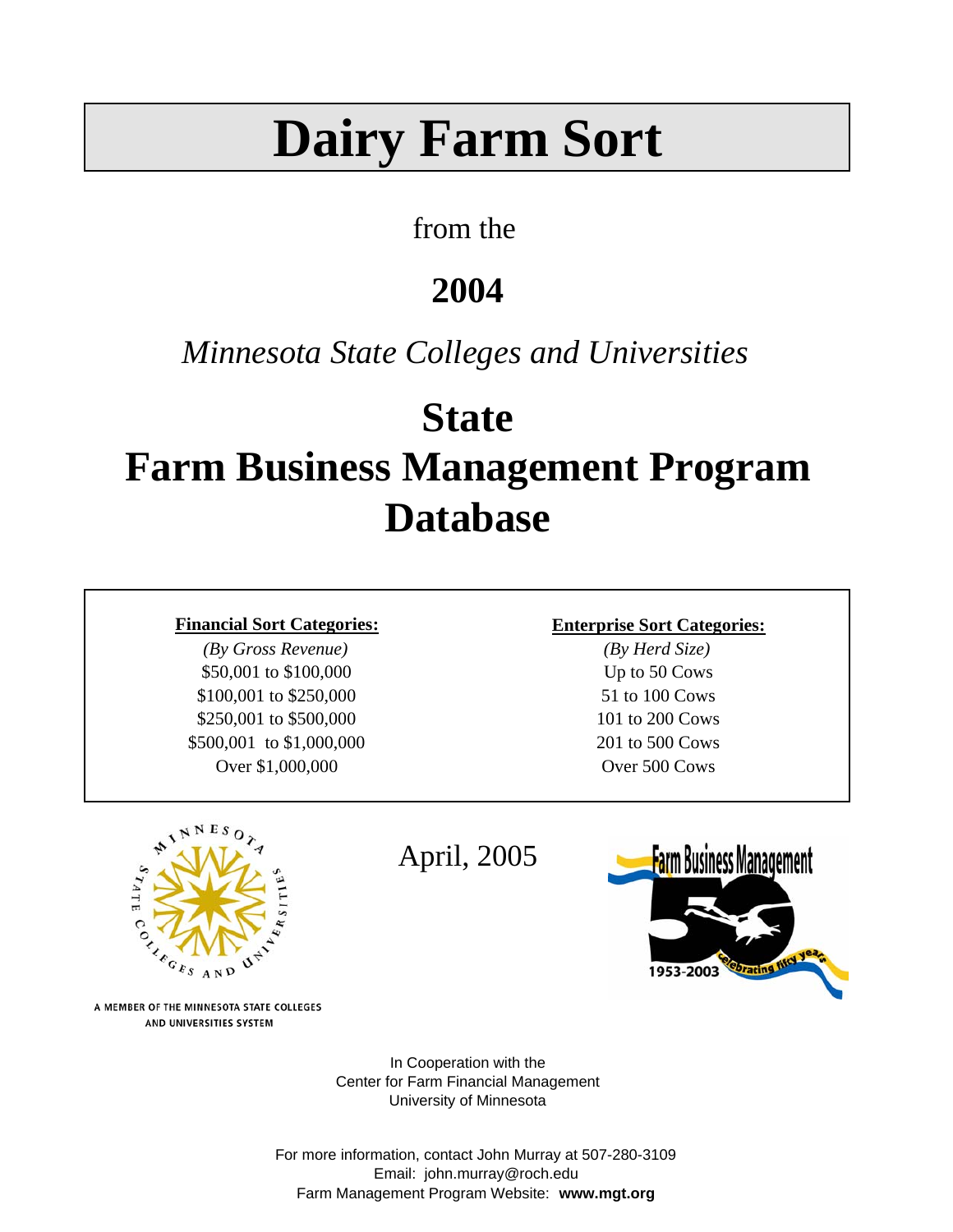#### **General Financial Summary Farm Business Management Education Programs Minnesota State Colleges and Universities (Dairy Farms Sorted by Gross Farm Income)**

|                                  | Avg. Of<br>All Farms | $50,001 -$<br>100,000 | $100,001 -$<br>250,000 | 250,001 -<br>500,000 | $500,001 -$<br>1,000,000 | Over<br>1,000,000 |
|----------------------------------|----------------------|-----------------------|------------------------|----------------------|--------------------------|-------------------|
| Number of farms                  | 491                  | 33                    | 176                    | 153                  | 78                       | 46                |
| <b>Income Statement</b>          |                      |                       |                        |                      |                          |                   |
| Gross cash farm income           | 459,194              | 79,532                | 178,282                | 346,292              | 670,765                  | 1,868,411         |
| Total cash farm expense          | 361,500              | 63,308                | 131,976                | 262,457              | 523,937                  | 1,543,204         |
| Net cash farm income             | 97,694               | 16,224                | 46,306                 | 83,835               | 146,827                  | 325,207           |
| Inventory change                 | 22,163               | 4,818                 | 9,314                  | 19,070               | 16,765                   | 105,025           |
| Depreciation and capital adjust  | $-27,521$            | $-8,768$              | $-10,905$              | $-18,914$            | $-34,146$                | $-124,549$        |
| Net farm income                  | 92,336               | 12,274                | 44,715                 | 83,992               | 129,446                  | 305,684           |
| <b>Profitability (cost)</b>      |                      |                       |                        |                      |                          |                   |
| Labor and management earnings    | 70,386               | 7,428                 | 32,510                 | 63,823               | 98,315                   | 242,140           |
| Rate of return on assets         | 10.30%               | 2.30%                 | 8.60%                  | 10.50%               | 10.20%                   | 11.80%            |
| Rate of return on equity         | 16.20%               | $-4.30%$              | 11.60%                 | 15.60%               | 16.00%                   | 21.50%            |
| Operating profit margin          | 22.40%               | 7.20%                 | 23.00%                 | 25.50%               | 21.80%                   | 21.20%            |
| Asset turnover rate              | 46.00%               | 31.40%                | 37.20%                 | 41.00%               | 46.80%                   | 55.60%            |
| <b>Liquidity</b>                 |                      |                       |                        |                      |                          |                   |
| Ending current ratio             | 1.53                 | 1.29                  | 1.68                   | 1.58                 | 1.5                      | 1.45              |
|                                  | 42,379               | 5,684                 | 23,698                 | 38,458               | 56,401                   | 133,269           |
| Ending working capital           | 9.20%                | 7.10%                 | 13.30%                 | 11.10%               | 8.40%                    | 7.10%             |
| End working capital to gross inc |                      |                       |                        |                      |                          |                   |
| Term debt coverage ratio         | 177.20%              | 125.40%               | 154.20%                | 170.90%              | 168.90%                  | 202.60%           |
| Expense as a percent of income   | 74.90%               | 75.10%                | 70.20%                 | 71.50%               | 76.10%                   | 78.00%            |
| Interest as a percent of income  | 5.10%                | 8.90%                 | 5.70%                  | 5.50%                | 4.90%                    | 4.60%             |
| <b>Solvency (market)</b>         |                      |                       |                        |                      |                          |                   |
| Number of farms                  | 491                  | 33                    | 176                    | 153                  | 78                       | 46                |
| Ending farm assets               | 1,037,531            | 285,158               | 553,606                | 920,399              | 1,398,840                | 3,298,089         |
| Ending farm liabilities          | 520,012              | 151,501               | 243,386                | 433,316              | 701,401                  | 1,873,496         |
| Ending total assets              | 1,130,287            | 370,618               | 645,355                | 1,010,349            | 1,494,990                | 3,405,977         |
| Ending total liabilities         | 538,631              | 182,037               | 258,526                | 452,140              | 717,308                  | 1,900,695         |
| Ending net worth                 | 591,656              | 188,581               | 386,829                | 558,209              | 777,682                  | 1,505,282         |
| Net worth change                 | 78,597               | 14,814                | 31,948                 | 78,221               | 116,439                  | 247,233           |
| Ending farm debt to asset ratio  | 50%                  | 53%                   | 44%                    | 47%                  | 50%                      | 57%               |
| Beg total debt to asset ratio    | 50%                  | 49%                   | 40%                    | 48%                  | 52%                      | 59%               |
| End total debt to asset ratio    | 48%                  | 49%                   | 40%                    | 45%                  | 48%                      | 56%               |
| <b>Nonfarm Information</b>       |                      |                       |                        |                      |                          |                   |
| Net nonfarm income               | 11,429               | 20,139                | 10,427                 | 12,803               | 8,842                    | 8,278             |
| Farms reporting living expenses  | 170                  | 6                     | 69                     | 56                   | 26                       | 10                |
| Total family living expense      | 32,981               | 29,637                | 28,375                 | 34,086               | 41,377                   | 40,498            |
| Total living, invest, & capital  | 47,639               | 54,899                | 39,252                 | 44,875               | 62,898                   | 75,671            |
| <b>Crop Acres</b>                |                      |                       |                        |                      |                          |                   |
| Total acres owned                | 198                  | 144                   | 169                    | 200                  | 196                      | 355               |
| Total crop acres                 | 292                  | 109                   | 172                    | 275                  | 382                      | 813               |
| Total crop acres owned           | 129                  | 53                    | 108                    | 139                  | 145                      | 215               |
| Total crop acres cash rented     | 161                  | 56                    | 62                     | 134                  | 236                      | 595               |
| Total crop acres share rented    | $\overline{c}$       | 1                     | 1                      | $\overline{c}$       | 0                        | $\boldsymbol{2}$  |
|                                  |                      |                       |                        |                      |                          |                   |

**Farm Business Management Education Programs Dairy Farm Sort Dairy Farm Sort** *A Member of the Minnesota State Colleges & Universities System* **April, 2005**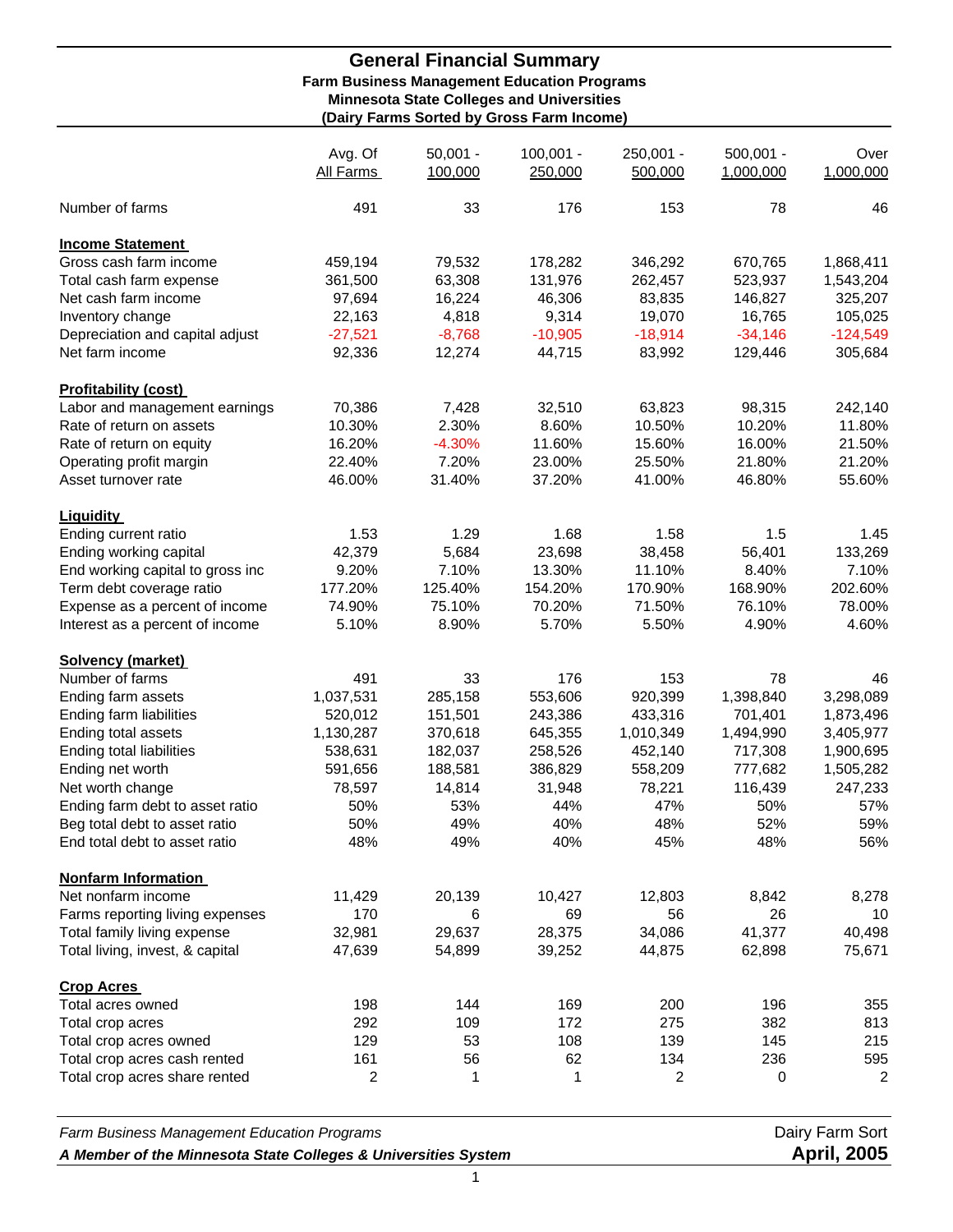#### **Financial Standards Measures Farm Business Management Education Programs Minnesota State Colleges and Universities (Dairy Farms Sorted by Gross Farm Income)**

|                               | Avg. Of<br>All Farms | $50,001 -$<br>100,000 | $100,001 -$<br>250,000 | 250,001 -<br>500,000 | $500,001 -$<br>1,000,000 | Over<br>1,000,000 |
|-------------------------------|----------------------|-----------------------|------------------------|----------------------|--------------------------|-------------------|
| Number of farms               | 491                  | 33                    | 176                    | 153                  | 78                       | 46                |
| <b>Liquidity</b>              |                      |                       |                        |                      |                          |                   |
| Current ratio                 | 1.53                 | 1.29                  | 1.68                   | 1.58                 | 1.5                      | 1.45              |
| Working capital               | 42,379               | 5,684                 | 23,698                 | 38,458               | 56,401                   | 133,269           |
| <b>Solvency (market)</b>      |                      |                       |                        |                      |                          |                   |
| Farm debt to asset ratio      | 50%                  | 53%                   | 44%                    | 47%                  | 50%                      | 57%               |
| Farm equity to asset ratio    | 50%                  | 47%                   | 56%                    | 53%                  | 50%                      | 43%               |
| Farm debt to equity ratio     | 100%                 | 113%                  | 78%                    | 89%                  | 101%                     | 132%              |
| <b>Profitability (cost)</b>   |                      |                       |                        |                      |                          |                   |
| Rate of return on farm assets | 10.30%               | 2.30%                 | 8.60%                  | 10.50%               | 10.20%                   | 11.80%            |
| Rate of return on farm equity | 16.20%               | $-4.30%$              | 11.60%                 | 15.60%               | 16.00%                   | 21.50%            |
| Operating profit margin       | 22.40%               | 7.20%                 | 23.00%                 | 25.50%               | 21.80%                   | 21.20%            |
| Net farm income               | 92,336               | 12,274                | 44,715                 | 83,992               | 129,446                  | 305,684           |
| <b>Repayment Capacity</b>     |                      |                       |                        |                      |                          |                   |
| Term debt coverage ratio      | 177%                 | 125%                  | 154%                   | 171%                 | 169%                     | 203%              |
| Capital replacement margin    | 48,781               | 4,700                 | 14,920                 | 38,731               | 59,912                   | 231,325           |
| <b>Efficiency</b>             |                      |                       |                        |                      |                          |                   |
| Asset turnover rate (cost)    | 46.00%               | 31.40%                | 37.20%                 | 41.00%               | 46.80%                   | 55.60%            |
| Operating expense ratio       | 69.80%               | 66.20%                | 64.40%                 | 66.00%               | 71.10%                   | 73.40%            |
| Depreciation expense ratio    | 5.80%                | 10.40%                | 5.90%                  | 5.20%                | 5.00%                    | 6.40%             |
| Interest expense ratio        | 5.10%                | 8.90%                 | 5.70%                  | 5.50%                | 4.90%                    | 4.60%             |
| Net farm income ratio         | 19.30%               | 14.50%                | 24.00%                 | 23.20%               | 18.90%                   | 15.60%            |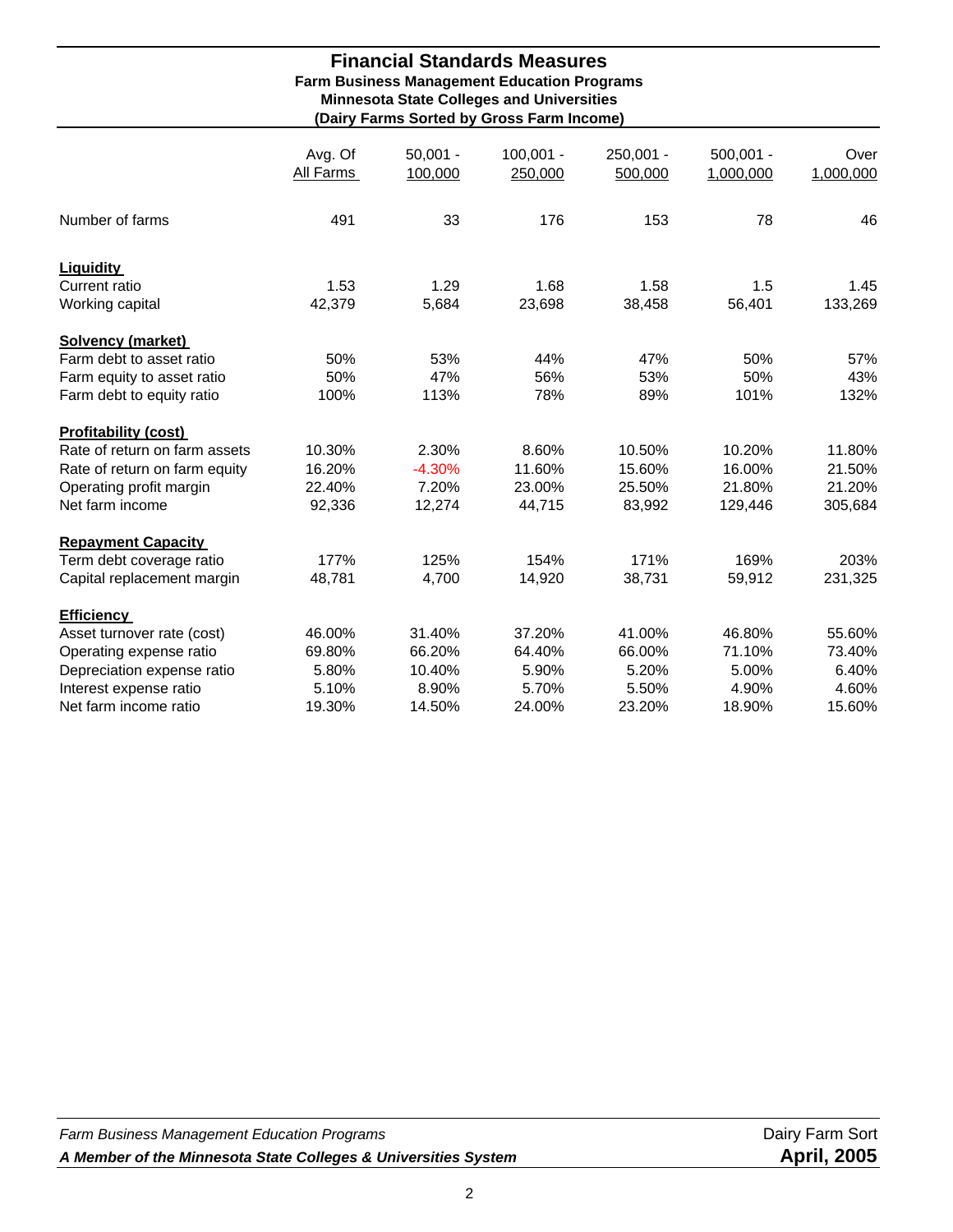| <b>State Database</b>                                             | <b>Sorted by Average Number of Dairy Cows</b> |                       |                       |                       |                       |  |  |  |  |
|-------------------------------------------------------------------|-----------------------------------------------|-----------------------|-----------------------|-----------------------|-----------------------|--|--|--|--|
| <b>Dairy Cow Enterprise</b>                                       | Up to                                         | 51 <sub>to</sub>      | 101 to                | 201 To                | Over                  |  |  |  |  |
| 2004<br>(Sorted by Herd Size)                                     | 50 Cows                                       | 100 Cows              | 200 Cows              | 500 Cows              | 500 Cows              |  |  |  |  |
|                                                                   |                                               |                       | Per Cow ************* |                       |                       |  |  |  |  |
| <b>Number Of Farms</b>                                            | 133                                           | 229                   | 109                   | 49                    | 13                    |  |  |  |  |
| Milk sold (lb)                                                    | \$2,759.11                                    | \$3,107.31            | \$3,229.91            | \$3,559.54            | \$3,633.75            |  |  |  |  |
| Milk used in home (lb)<br>Milk fed to animals (lb)                | \$4.42<br>\$8.01                              | \$2.19<br>\$11.40     | \$0.70<br>\$8.66      | \$0.15<br>\$3.63      | \$0.40<br>\$2.31      |  |  |  |  |
| Dairy Calves sold (hd)                                            | \$11.57                                       | \$20.20               | \$24.24               | \$38.81               | \$39.59               |  |  |  |  |
| Transferred out (hd)                                              | \$124.86                                      | \$114.24              | \$112.86              | \$81.14               | \$99.93               |  |  |  |  |
| Cull sales (hd)                                                   | \$159.56                                      | \$159.53              | \$146.28              | \$146.63              | \$159.52              |  |  |  |  |
| Butchered (hd)<br>Less purchased (hd)                             | \$6.13<br>$-$146.22$                          | \$5.12<br>$-$ \$64.52 | \$3.52<br>$-$ \$76.52 | \$1.47<br>$-$145.98$  | \$1.24<br>$-$187.55$  |  |  |  |  |
| Less transferred in (hd)                                          | $-$ \$344.63                                  | $-$374.30$            | $-$ \$406.05          | $-$ \$354.94          | $-$ \$470.47          |  |  |  |  |
| Inventory change (hd)                                             | \$98.72                                       | \$55.01               | \$75.48               | \$62.85               | \$113.90              |  |  |  |  |
| Total production                                                  | \$2,681.53                                    | \$3,036.20            | \$3,119.07            | \$3,393.31            | \$3,392.63            |  |  |  |  |
| Other income<br><b>Gross return</b>                               | \$56.93<br>\$2,738.45                         | \$35.71<br>\$3,071.91 | \$37.84<br>\$3,156.92 | \$29.14<br>\$3,422.45 | \$23.13<br>\$3,415.76 |  |  |  |  |
| <b>Direct Expenses</b>                                            |                                               |                       |                       |                       |                       |  |  |  |  |
| Corn (bu.)                                                        | 148.09                                        | 159.63                | 173.20                | 160.66                | 149.73                |  |  |  |  |
| Corn Silage (lb.)                                                 | 114.35                                        | 125.00                | 127.68                | 150.11                | 162.5                 |  |  |  |  |
| Hay, Alfalfa (lb.)<br>Hay, Grass & Other (lb.)                    | 228.18<br>36.81                               | 188.37<br>15.07       | 158.55<br>15.75       | 187.04<br>6.39        | 100.17<br>15.08       |  |  |  |  |
| Haylage, Alfalfa (lb.)                                            | 55.44                                         | 94.10                 | 94.69                 | 77.24                 | 128.61                |  |  |  |  |
| Complete Ration (lb.)                                             | 101.1                                         | 116.63                | 144.20                | 187.02                | 142.48                |  |  |  |  |
| Protein Vit Minerals (lb.)                                        | 297.29                                        | 368.19                | 410.48                | 428.82                | 525.26                |  |  |  |  |
| Other feed stuffs<br><b>Breeding fees</b>                         | 42.51<br>30.14                                | 42.00<br>36.89        | 47.75<br>35.23        | 39.82<br>41.09        | 53.45<br>33.58        |  |  |  |  |
| Veterinary                                                        | 79.06                                         | 88.53                 | 96.94                 | 113.97                | 136.01                |  |  |  |  |
| <b>BST</b>                                                        | 8.42                                          | 10.94                 | 19.28                 | 33.80                 | 56.03                 |  |  |  |  |
| <b>Supplies</b>                                                   | 138.95                                        | 126.62                | 130.78                | 144.03                | 138.73                |  |  |  |  |
| DHIA<br>Fuel & oil                                                | 14.65<br>41.20                                | 16.94<br>40.23        | 15.87<br>45.42        | 14.89<br>50.82        | 7.50<br>46.11         |  |  |  |  |
| Repairs                                                           | 116.13                                        | 112.04                | 109.53                | 108.36                | 114.97                |  |  |  |  |
| Custom hire                                                       | 9.54                                          | 14.12                 | 22.06                 | 35.52                 | 51.03                 |  |  |  |  |
| Hired labor                                                       | 4.79                                          | 9.64                  | 13.94                 | 25.00                 | 79.15                 |  |  |  |  |
| Hauling and trucking<br>Marketing                                 | 45.03<br>39.01                                | 38.32<br>40.57        | 29.23<br>31.81        | 27.20<br>52.19        | 22.96<br>96.09        |  |  |  |  |
| Bedding                                                           | 11.62                                         | 22.49                 | 31.91                 | 48.87                 | 49.68                 |  |  |  |  |
| <b>Total direct expenses</b>                                      | \$1,562.30                                    | \$1,666.34            | \$1,754.30            | \$1,932.85            | \$2,109.13            |  |  |  |  |
| Return over direct expense                                        | \$1,176.16                                    | \$1,405.57            | \$1,402.62            | \$1,489.60            | \$1,306.63            |  |  |  |  |
| <b>Overhead Expenses</b>                                          |                                               |                       |                       |                       |                       |  |  |  |  |
| Custom hire<br>Hired labor                                        | 8.92<br>47.68                                 | 8.82<br>104.57        | 14.52<br>206.7        | 15.30<br>337.75       | 24.07<br>351.64       |  |  |  |  |
| Machinery & bldg leases                                           | 11.89                                         | 19.26                 | 23.62                 | 36.05                 | 59.40                 |  |  |  |  |
| Farm insurance                                                    | 38.83                                         | 34.97                 | 33.41                 | 30.76                 | 28.15                 |  |  |  |  |
| Utilities<br>Interest                                             | 80.42<br>84.48                                | 72.92<br>95.97        | 61.97<br>112.17       | 52.97<br>120.22       | 48.13<br>143.03       |  |  |  |  |
| Mach & bldg depreciation                                          | 106.02                                        | 110.98                | 131.84                | 134.62                | 104.71                |  |  |  |  |
| Miscellaneous                                                     | 52.29                                         | 45.69                 | 53.35                 | 49.11                 | 45.24                 |  |  |  |  |
| <b>Total overhead expenses</b>                                    | \$430.53                                      | \$493.18              | \$637.59              | \$776.78              | \$804.35              |  |  |  |  |
| Total dir & ovhd expenses                                         | \$1,992.83                                    | \$2,159.52            | \$2,391.88            | \$2,709.63            | \$2,913.48            |  |  |  |  |
| <b>Net return</b>                                                 | \$745.62                                      | \$912.39              | \$765.03              | \$712.81              | \$502.28              |  |  |  |  |
| Labor & management charge<br>Net return over Ibr & mgt            | \$293.12<br>\$452.50                          | \$244.52<br>\$667.87  | \$184.10<br>\$580.93  | \$163.24<br>\$549.58  | \$118.70<br>\$383.58  |  |  |  |  |
|                                                                   |                                               |                       |                       |                       |                       |  |  |  |  |
| <b>Cost of Production per CWT</b>                                 | \$9.17                                        | \$8.68                | \$8.88                | \$8.85                | \$9.62                |  |  |  |  |
| Total direct expense per cwt.<br>Total dir& ovhd expense per cwt. | \$11.70                                       | \$11.24               | \$12.10               | \$12.41               | \$13.28               |  |  |  |  |
| With labor and management                                         | \$13.42                                       | \$12.52               | \$13.03               | \$13.16               | \$13.82               |  |  |  |  |
| With other revenue adjustments                                    | \$13.61                                       | \$12.77               | \$13.45               | \$13.81               | \$14.83               |  |  |  |  |
| Est. labor hours per unit                                         | 48.54                                         | 41.51                 | 38.72                 | 40.15                 | 43.39                 |  |  |  |  |
| <b>Other Information</b>                                          |                                               |                       |                       |                       |                       |  |  |  |  |
| Avg. number of Cows                                               | 38.0                                          | 70.6                  | 137.8                 | 292.6                 | 751.2                 |  |  |  |  |
| Milk produced per Cow                                             | 17,038                                        | 19,207                | 19,762                | 21,828                | 21,935                |  |  |  |  |
| Culling percentage<br>Turnover rate                               | 25.7<br>34.6                                  | 24.9<br>32.9          | 24.9<br>33.7          | 25.5<br>33.9          | 30.5<br>38.9          |  |  |  |  |
| Percent of barn capacity                                          | 88.3                                          | 107.1                 | 105.8                 | 104.9                 | 115.3                 |  |  |  |  |
| Lbs. milk/lb grain & conc.                                        | 2.2                                           | 2.4                   | 2.3                   | 2.3                   | 2.1                   |  |  |  |  |
| Feed cost per cwt of milk<br>Feed cost per Cow                    | \$6.01<br>\$1,023.77                          | \$5.77<br>\$1,109.00  | \$5.93<br>\$1,172.30  | \$5.67<br>\$1,237.10  | \$5.82<br>\$1,277.27  |  |  |  |  |
| Avg. milk price per cwt.                                          | \$16.29                                       | \$16.26               | \$16.41               | \$16.33               | \$16.58               |  |  |  |  |
| Farm Business Management Education Programs                       |                                               |                       |                       |                       | Dairy Farm Sort       |  |  |  |  |
| A Member of the Minnesota State Colleges & Universities System    |                                               |                       |                       |                       | <b>April, 2005</b>    |  |  |  |  |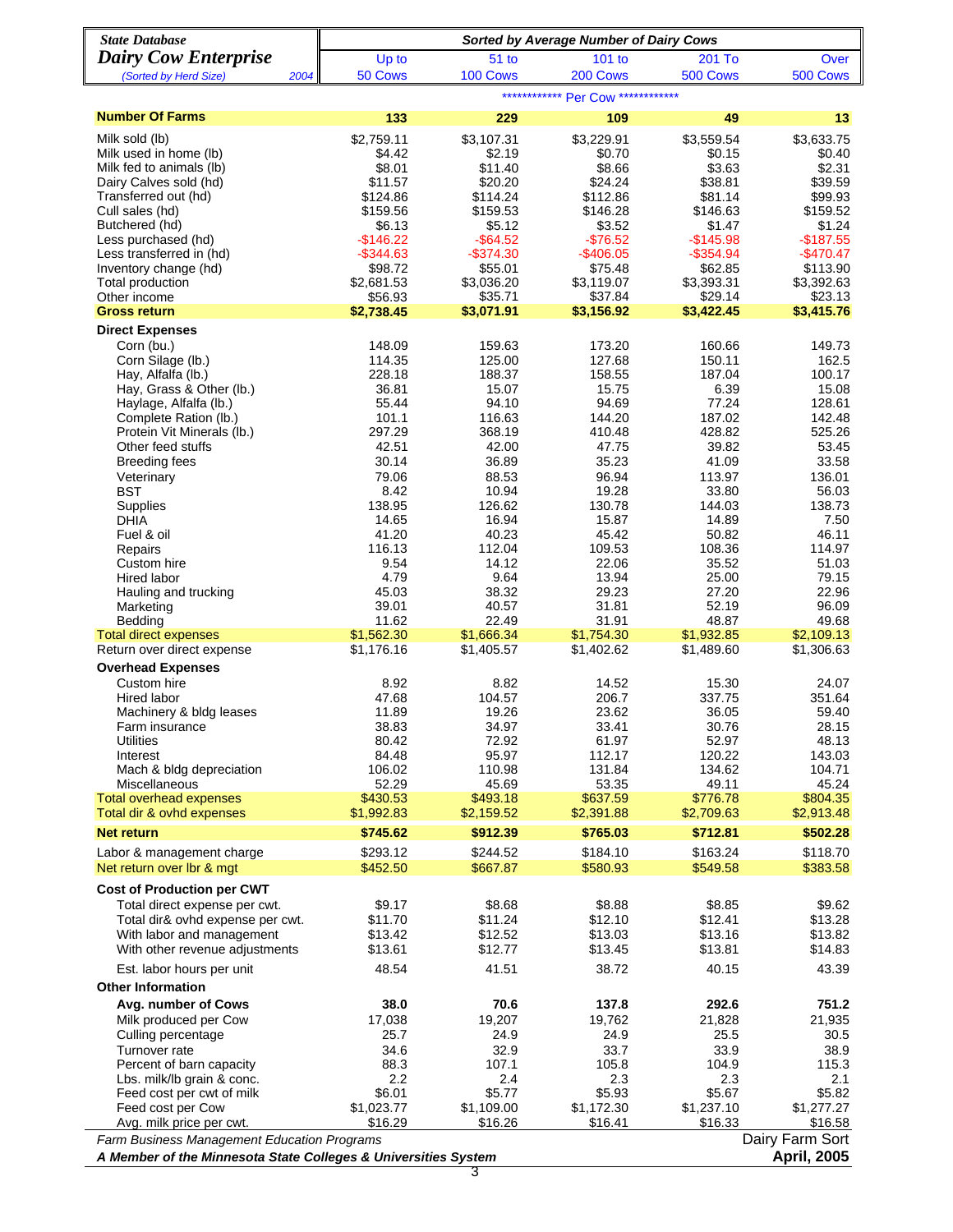| <b>Sort</b>      | <b>Number</b> | Ave   | <b>Milk</b> | Feed   | <b>Interest</b> | <b>Vet</b> | <b>Hir Labor</b> | Deprec/ | <b>Milk</b>  | Dir&Ovhd Return to |         | <b>Dairy Herd</b>    | Labor & | <b>Net/Cow</b> | <b>Herd Profit</b>    |
|------------------|---------------|-------|-------------|--------|-----------------|------------|------------------|---------|--------------|--------------------|---------|----------------------|---------|----------------|-----------------------|
| <b>Criteria</b>  | οf            | # of  | Prod.       | per    | per             | per        | per              | Lease   | <b>Price</b> | Cost               |         | Dir&Ovhd Profit over | Mgt Chg | after          | after                 |
| <b>Herd Size</b> | <b>Farms</b>  | Cows  | per Cow     | Cwt    | Cwt             | Cwt        | Cwt              | per Cwt | per Cwt      | per Cwt            | per Cow | Dir & Ovhd           | per Cwt |                | Labor&Mgt   Labor&Mgt |
|                  |               |       |             |        |                 |            |                  |         |              |                    |         |                      |         |                |                       |
| <50 cows         | 133           | 38.0  | 17038       | \$6.01 | \$0.50          | \$0.46     | \$0.31           | \$0.69  | \$16.29      | \$11.70            | \$746   | \$28,334             | \$1.72  | \$453          | \$17,195              |
| 51-100           |               |       |             |        |                 |            |                  |         |              |                    |         |                      |         |                |                       |
| cows             | 229           | 70.6  | 19207       | \$5.77 | \$0.50          | \$0.46     | \$0.59           | \$0.68  | \$16.26      | \$11.24            | \$912   | \$64,415             | \$1.27  | \$668          | \$47,152              |
| 101-200          |               |       |             |        |                 |            |                  |         |              |                    |         |                      |         |                |                       |
| cows             | 109           | 137.8 | 19762       | \$5.93 | \$0.57          | \$0.49     | \$1.12           | \$0.79  | \$16.41      | \$12.10            | \$765   | \$105,421            | \$0.93  | \$581          | \$80,052              |
| 201-500          |               |       |             |        |                 |            |                  |         |              |                    |         |                      |         |                |                       |
| <b>COWS</b>      | 49            | 292.6 | 21828       | \$5.67 | \$0.55          | \$0.52     | \$1.66           | \$0.78  | \$16.33      | \$12.41            | \$713   | \$208,568            | \$0.75  | \$550          | \$160,804             |
|                  |               |       |             |        |                 |            |                  |         |              |                    |         |                      |         |                |                       |
| $>500$ cows      | 13            | 751.2 | 21935       | \$5.82 | \$0.65          | \$0.62     | \$1.96           | \$0.75  | \$16.58      | \$13.28            | \$502   | \$377.313            | \$0.54  | \$384          | \$288,145             |
| State Ave.       | 533           | 113.2 | 20,228      | \$5.81 | \$0.56          | \$0.51     | \$1.22           | \$0.80  | \$16.37      | \$12.14            | \$748   | \$84.671             | \$0.96  | \$554          | \$62,723              |

#### Selected Dairy Enterprise Factors from the 2004 Farm Business Management Program Database







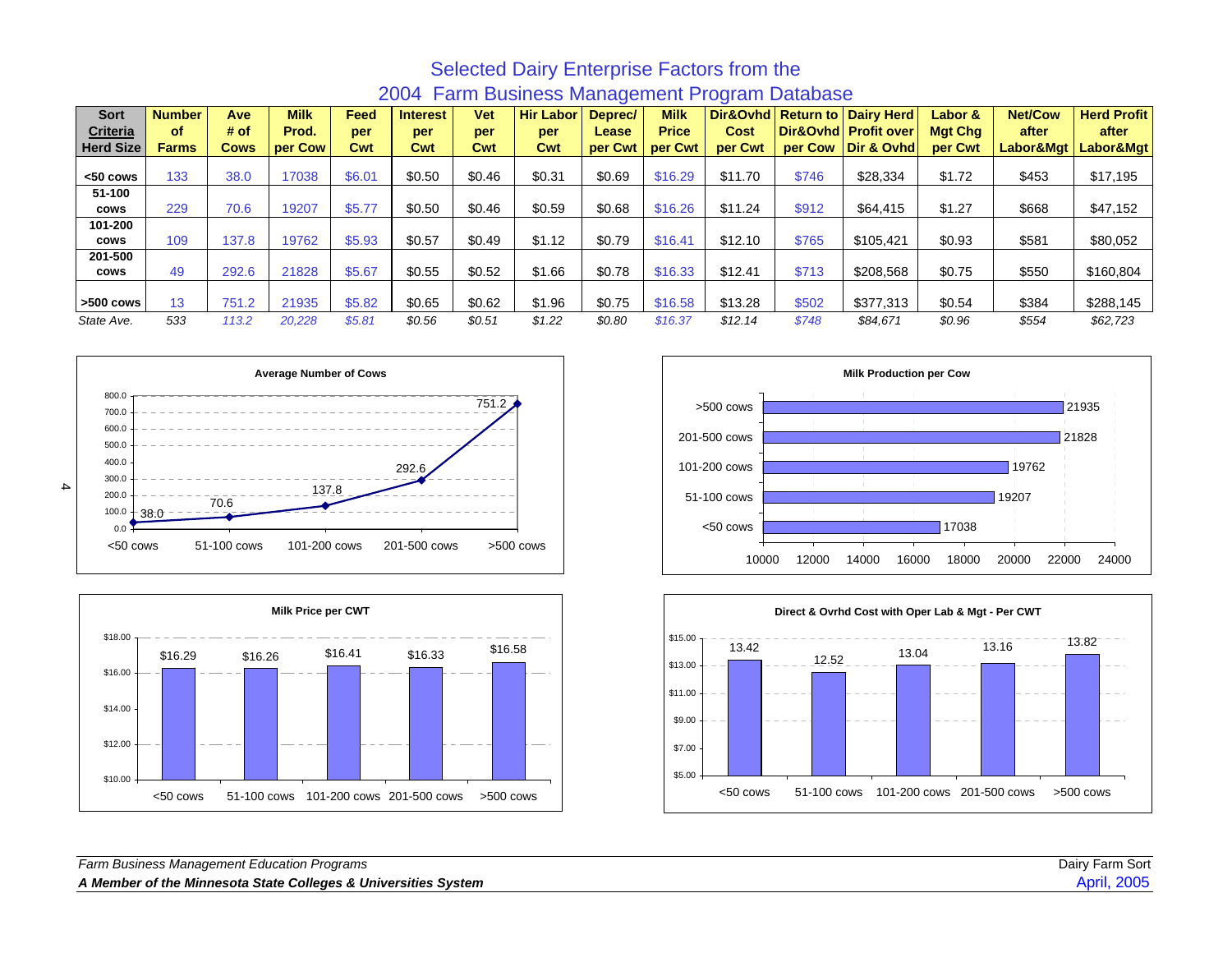### Selected Dairy Enterprise Factors from the

2004 Farm Business Management Program Database











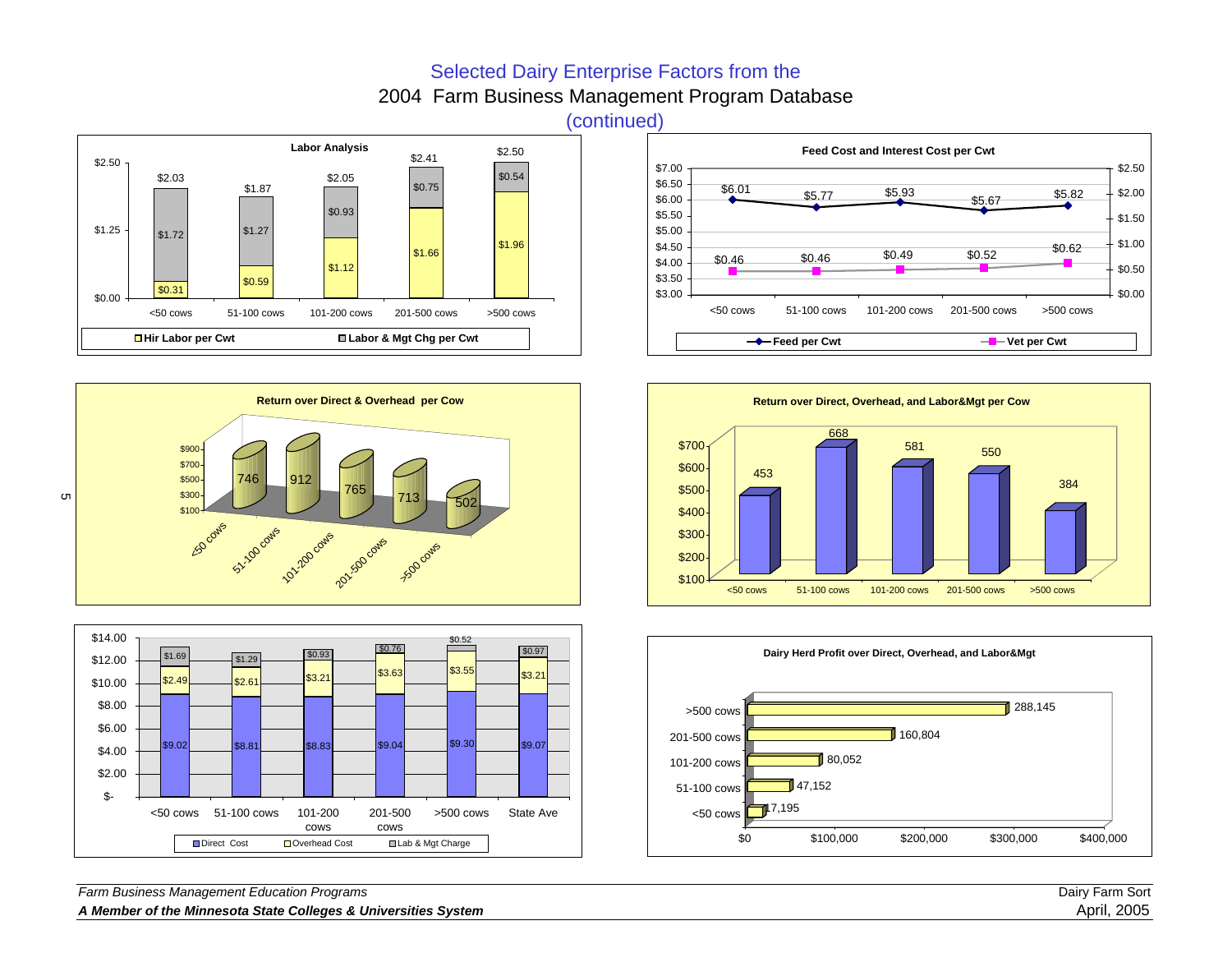#### Selected Dairy Sort Trends - Enterprise Factors

2004 Farm Business Management Program Database







6





*Farm Business Management Education Programs* Dairy Farm Sort

*A Member of the Minnesota State Colleges & Universities System* April, 2005